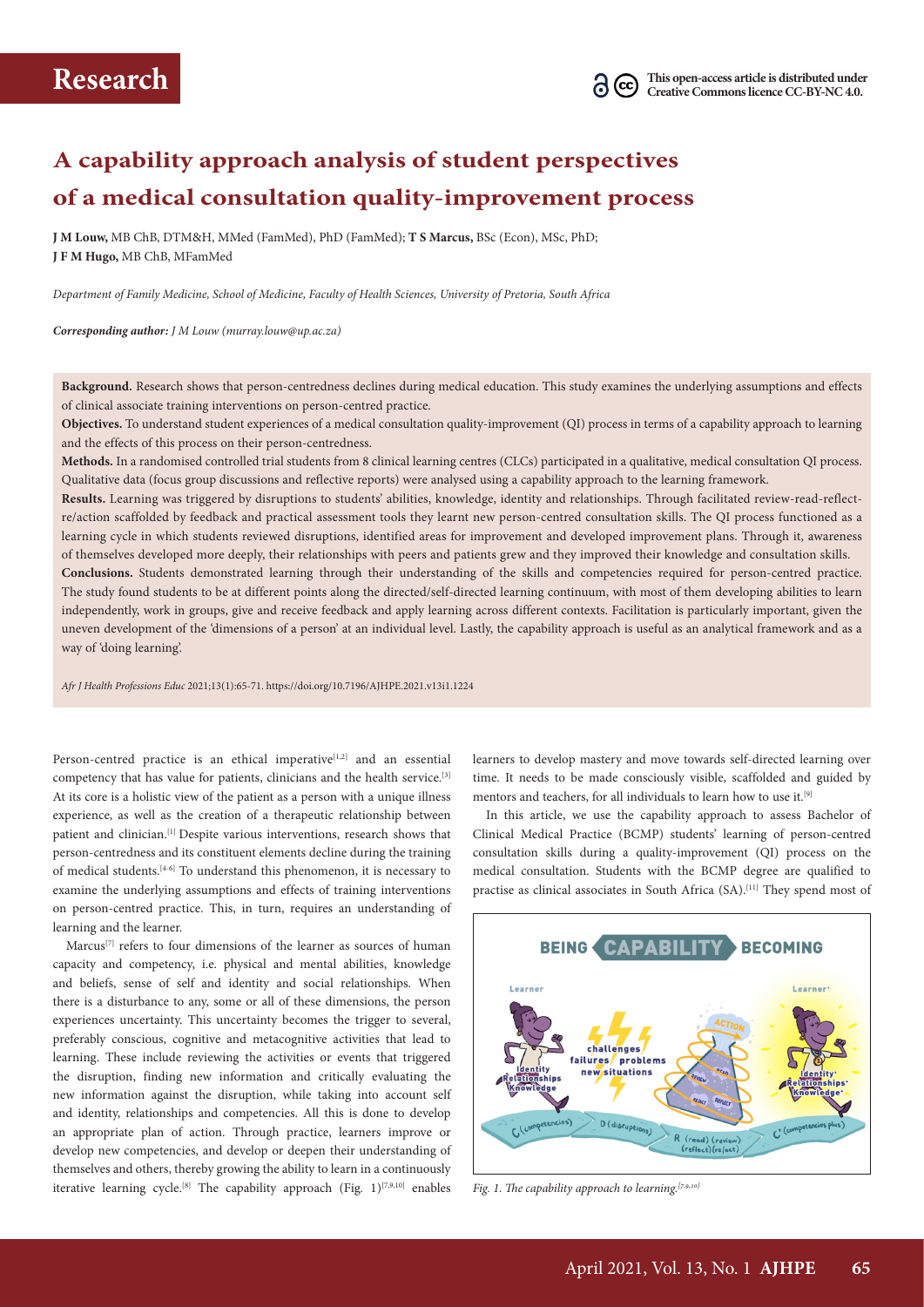their 3 years of training doing service learning in a decentralised learning platform at clinical learning centres (CLCs). Typically, these comprise a district-level public hospital and its surrounding clinics.[12] A local family physician provides oversight and leadership for student learning in each CLC, where students have daily contact with patients and conduct consultations under the supervision of qualified health professionals.

### **Methods**

As part of a mixed-methods study, a randomised controlled trial of a QI intervention to learn person-centred practice was conducted with second- and third-year BCMP students.<sup>[13]</sup> We report on the qualitative data from student reflective reports and focus group (FG) interviews with intervention group students. Students learning at 8 of 19 CLCs selected for the intervention by clustered randomisation were trained to implement the QI process as follows:

- Form a team of 2 4 fellow students in the same year group to work together to improve consultation skills.
- Read and reflect on 2 articles describing the medical consultation.<sup>[14,15]</sup>
- Study 4 consultation assessment tools: Kalamazoo Essential Elements Communication Checklist (adapted) (KEECC(A)), Consultation Peer Assessment Tool (adapted for students at the University of Pretoria), CARE Patient Feedback Measure and Patient Enablement Instrument.
- Measure current consultation practice by assessing each other's consultations with the tools provided. Consultations could be video recorded, audio recorded and/or observed in person. Give feedback to each other based on the tools, and reflect on patients' perceptions of their consultations as recorded in the tools. Do self-assessment using one or two of the tools.
- Plan and implement measures to improve their own consultations.
- Repeat the measurements of their consultation practice.
- Reflect on changes in their performance and submit a report on the QI process.

One CLC closed after randomisation, but before commencement of training for the intervention. The 3 affected students were moved individually to 3 other CLCs. Students at the remaining 10 CLCs served as controls.

Even though intervention group students were repeatedly encouraged to submit reports, only 9 reports were received. Data for this analysis (Fig. 2) were drawn from these 9 written reflection reports from 17 students in 4 CLCs and 10 focus group discussions (FGDs) that explored student experiences of the QI process on the medical consultation conducted between 19 Octo ber and 23 November 2015. All 62 students in the intervention group were invited (volunteer sampling) to participate in FGs when they were on campus for tests or examinations. Each FGD involved 2 - 12 participants, lasted 7 - 25 minutes and was conducted by the first author in English, audio recorded and transcribed. The 48 FG participants included students from 7 of the 8 CLCs trained for the QI process. No student from CLC 8 volunteered to participate in an FGD, and no student participated in more than one FGD. In all FGDs, participants were asked: 'How are you progressing with the quality improvement on the medical consultation?', and 4 supplementary questions: 'How useful did you find the feedback that you were giving to one another?', 'How useful did you find the feedback from patients?', 'How useful did you find reflecting and thinking about your own consultation?' and 'How useful were the evaluation tools or rubrics?'

Data were interpreted using a capability approach to learning as a framework. For the purposes of this analysis, the physical and mental abilities of the learner were interpreted specifically in terms of consultation skills rather than as general abilities. Scaffolding for learning consultation skills included academic readings explaining the processes of the medical consultation, as well as assessment tools detailing the behaviours evaluated in a consultation. Guidance of learning included a QI process and advocating for a learning environment that enabled learners to engage meaningfully in the process. It was also facilitated by peer feedback among students to stimulate reflection on their performance as related to assessment tools. Feedback was deemed effective when it related to a specific learning context and was directed towards the attainment of specific goals.<sup>[16]</sup>

Data were analysed through repeated reading of the reports and transcribed texts, as well as repeated listening to the audio recordings to identify specific insights into learning the consultation skills required for person-centred practice and to relate these to the phases and elements of the capability approach to learning (Fig. 1). Quotations were coded and catalogued deductively in themes using the Atlas.ti (version 7.5) (Atlas.ti Scientific Software Development GmbH, Germany) computer program. Codes and themes were verified through discussions between the first and second authors, with involvement of the third author when there was no agreement.

#### **Ethical approval**

The study was granted ethical clearance by the Research Ethics Committees of the Mpumalanga Provincial Government and the Faculty of Health Sciences, University of Pretoria (ref. no. 128/2013).

### **Results**

The average age of the 62 students in the intervention group was 23.3 years and 44% were female.

Describing their competencies prior to undertaking the QI process, students said that by their second year they had a better understanding



*Fig. 2. Study sites, participants and data sources for the quality improvement process intervention.* (CLCs = clinical learning centres; BCMP = Bachelor of Clinical *Medical Practice; FGDs = focus group discussions.)*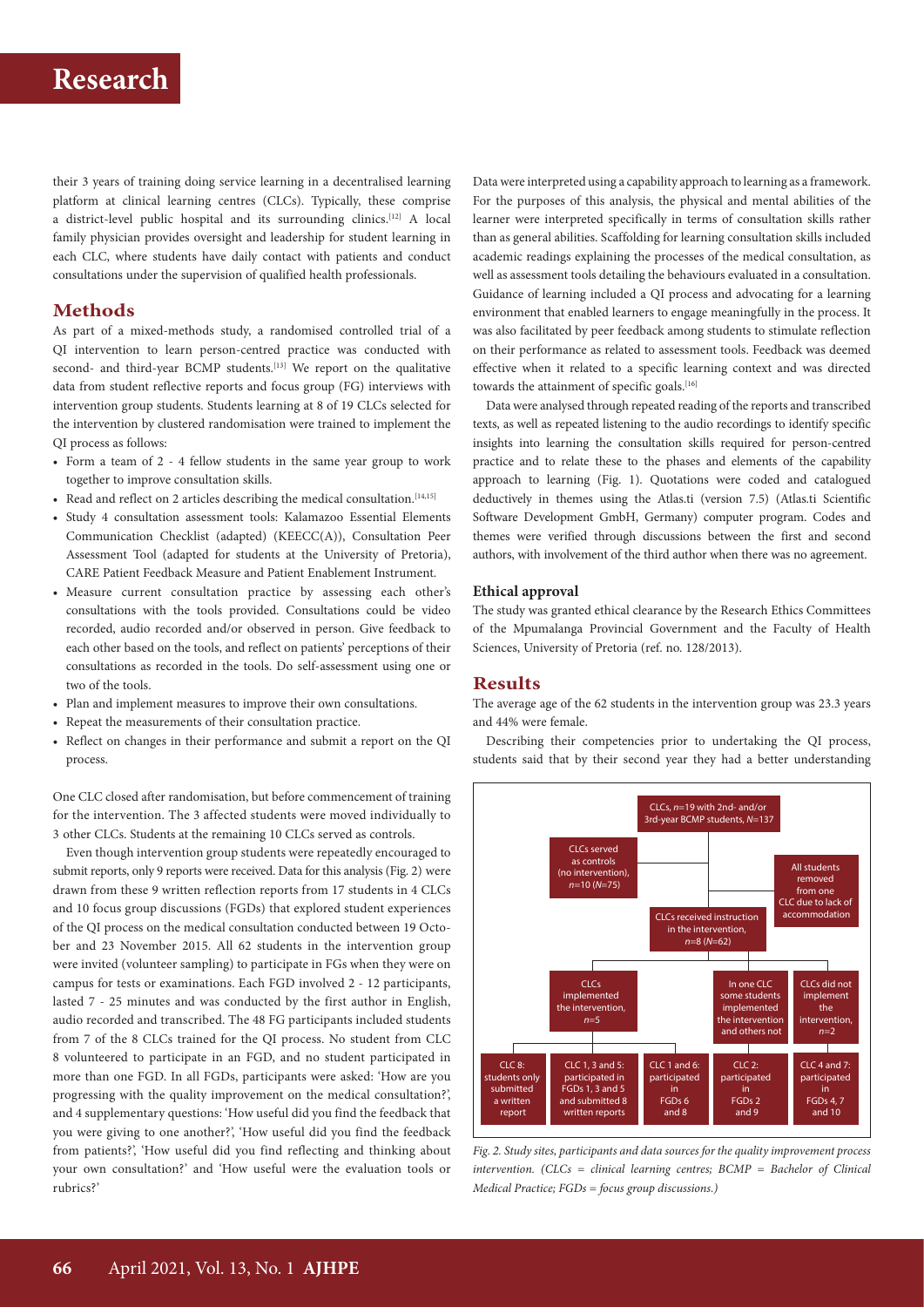of person-centred practice, which prepared them for this QI process (Table 1: quote 1:25). They ascribed their skill in involving patients as equals in decision-making to previous training in preparation for an objective structured clinical examination (OSCE) (Table 1: quote 1:28). Students reported gaps in their knowledge of pharmacology (Table 2: quote 18:16), special investigations and communication skills (Table 1: quote 21:4).

In one instance, a student continued to externalise responsibility for learning (Table 3: quote 5:15).

Students experienced several disruptions in the QI process that triggered learning, including: being observed by peers (Table 3: quote 2:57; Table 4: quote 2:59) and/or recorded (Table 3: quote 2:16), while conducting a consultation, watching (Table 3: quotes 2:25 and 2:27) and listening (Table 1: quote 3:5) to recordings of themselves, not knowing enough (Table 2: quote 18:16; Table 4: quote 19:5) and feeling as though patients regarded them as incompetent (Table 3: quote 6:11; Table 4: quote 19:5). Some were also disrupted by technical and logistical barriers during implementation of the QI process and in 2 CLCs by administrative prohibition of recording videos of consultations together.

Students responded to the disruptions by reviewing their consultations through self-evaluation, using the consultation scoring tools (Table 1: quote 8:2), discussing with peers who observed them (Table 1: quote 3:14), listening to audio recordings (Table 1: quote 3:5) or watching video recordings (Table 3: quote 2:27).

Patient information needs triggered students to read up on pharmacology and investigative studies so that they could manage and explain the information to patients (Table 2: quotes 18:8 and 18:16; Table 4: quote 19:5).

Students became self-aware as they observed themselves in video and audio recordings (Table 1: quote 2:23; Table 3: quotes 2:26 and 2:27), with some responding that starting video recording themselves earlier in the course would have made them more comfortable (Table 1: quote 2:17). They reflected on their mannerisms and how they appear to patients (Table 3: quote 2:25). They also reflected on the way they interact in the consultation, becoming aware of not allowing patients to elaborate and of being unable to formulate open-ended questions (Table 3: quote 2:62). By watching their recordings, some gained an understanding of what it means to reflect (Table 3: quote 2:26), while others recognised that they were biased in their selfevaluations (Table 3: quote 1:33).

Through joint reflection on their consultation skills, students developed action plans to find solutions to the disruptions they experienced, such as reading about the subject, discussing issues with one another and others and practising (Table 3: quote 15:2; Table 2: quote 19:7; Table 1: quotes 20:8 and 21:9). For some, their insight into the value of learning with peers extended to planning co-operative learning to grow their all-round competencies beyond the QI process (Table 2: quote 19:7).

There were two different approaches to the disruption caused by administrative prohibition of video recording their consultations. Some students observed one another's consultations, used the reading material and gave one another feedback during consultations to improve their skills (Table 1: quote 6:22). Other students stopped the QI process to avoid confrontation with hospital management (Table 3: quote 7:6).

Specific feedback given by peers helped them learn physical examination and other consultation skills, such as not repeating questions and time management (Table 1: quotes 3:14, 5:34 and 20:4). They saw the value of diversity of experience and knowledge that came by way of peer learning, even suggesting that partners be rotated to get other opinions (Table 1: quote 21:9).

The presence of peers was less intimidating and they could implement what they learnt. Some felt facilitator feedback was too general or, at times, not given at all. Furthermore, the fear of making mistakes hampered their performance in formal assessments observed by an examiner (Table 4: quote 5:4).

Students did not find formal patient feedback helpful. They felt it did not contribute to their learning, because it was consistently positive and nonspecific.

Students reported that the readings and assessment tools to support their learning were helpful. They especially found that Hugo and Couper's<sup>[15]</sup> juggling analogy helped them grasp key components of the consultation (Table 1: quote 8:12) and that the consultation assessment tools helped them identify areas for improvement during self-evaluation (Table 1: quote 8:2). Some found the English used in the Kalamazoo measuring tool difficult to follow and preferred the adapted consultation peer assessment tool.

In terms of new and strengthened person-centred practice, students expressed strong person-centred beliefs regarding the medical consultation. For example, they felt it was important to facilitate patients to tell their stories (Table 2: quote 2:54) and to focus more on the patient's ideas and feelings (Table 2: quote 2:49). They also believed that making a personal connection with the patient was therapeutic (Table 4: quote 6:26).

They reported learning valuable person-centred consultation skills, such as listening and building trust to discuss sensitive information (Table 1: quote 3:7); being fully focused on the patient to better explore their illness experience (Table 4: quote 6:5) and improve treatment adherence (Table 4: quote 6:7); eliciting patient expectations (Table 3: quote 6:8); adopting a holistic approach to find underlying causes of patients' worries and complaints (Table 1: quotes 6:9 and 3:6) and recognising the importance of negotiation to achieve compliance (Table 1: quote 6:6). Students considered consultation skills to be a foundation for clinical practice, suggesting that they be learnt prior to clinical skills in the earlier years of the programme.

### **Discussion**

Students found the QI process a valuable opportunity to self-evaluate and identify practice areas needing improvement to gain the competencies expected of them as clinicians.

Our findings show that a self-directed QI process with evaluation tools, peer feedback and reflection on audio and video recordings led students to learning person-centred care. Disruptions triggered cognitive and metacognitive processes, which through scaffolding, enabled students to engage in a self-directed cycle of reading, reviewing, reflecting and acting or planning action, impacting on all their dimensions as learners.[9]

Watching video recordings of themselves conducting a consultation disrupted students' identity and sense of self. It triggered them to reflect on who they are, how they appear to others, and what they know or do not know. Self-awareness created through auto-critique is a recognised essential component for self-directed learning.<sup>[17,18]</sup>

As reported elsewhere, students found being recorded stressful, [17,19] which may explain why many did not video record themselves. As proposed by these students and in other studies,<sup>[19]</sup> this could be partly alleviated by introducing video recordings of consultations early in the course.

This study confirms the importance of motivation and self-efficacy for all learning, especially learning that centres on self-directed activities.[8] The student groups who abandoned the QI process when they were unable or not permitted to video record their consultations failed to learn. Through their own agency, the groups who continued the QI process, either without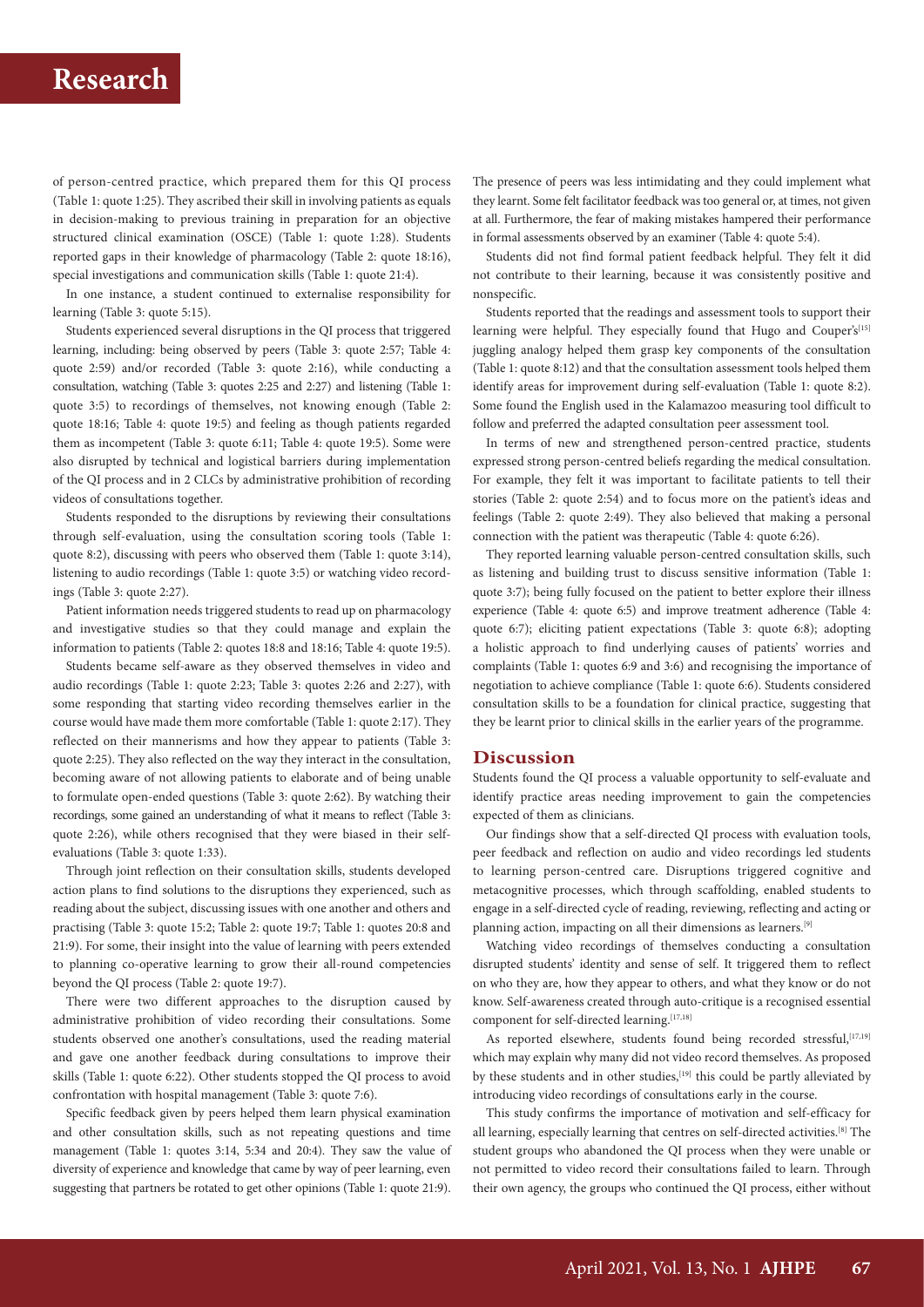|           | Quote reference Student reference Quote | Table 1. Quotes related to the physical and mental abilities of learners (consultation skills)                    | Related to theme(s) |
|-----------|-----------------------------------------|-------------------------------------------------------------------------------------------------------------------|---------------------|
| 1:25      | FG1, CLC1,                              | 'I think we are better than during our first year  on how to interview a patient and then make                    | Learner before      |
|           | F, Yr2                                  | that patient the centre of attention.'                                                                            |                     |
| $1:28*$   | FG1, CLC1,                              | ' maybe if it was last semester it was going to be a problem, but for now because we even had                     | Learner before      |
|           | M, Yr2                                  | like an OSCE  We know that you must  not act like a boss whereby you must tell the patient                        |                     |
|           |                                         | that this is what you must do  It is between [you and] the patient, you discuss and you reach                     |                     |
|           |                                         | like a certain agreement. So, it was not that bad because we were well trained in that aspect.'                   |                     |
| 2:17      | FG2, CLC2,                              | 'If we start(ed) this project in the beginning of the year by now  you would have seen stars.'                    | Response            |
|           | F, Yr3                                  |                                                                                                                   |                     |
| 2:23      | FG2, CLC2,                              | 'But it is a good thing because after that you do reflect and you start thinking of okay, I should                | Response            |
|           | M, Yr3                                  | have done this better, I should have done that and you learn actually, you learn a lot.'                          |                     |
| 3:5       | FG3, CLC3,                              | we also got to pick up which questions we leave out in consultations and where we sometimes Disruption and        |                     |
|           | F, Yr3                                  | tend to ask the same questions over and over again  Recording helped us to pick up on that.'                      | response            |
| $3:7^{+}$ | FG3, CLC3,                              | 'What I've learned is all about firstly, listening  you create a rapport with the patient  because Learner after  |                     |
|           | M, Yr3                                  | sometimes if you don't make them feel at ease they won't give you everything. Some of the things                  |                     |
|           |                                         | they'll just keep them inside that they don't want to tell you. But if you make them feel at ease                 |                     |
|           |                                         | they will tell you. At least they might manage to tell you some things. They might even tell you                  |                     |
|           |                                         | things: "This one, even my family don't know".                                                                    |                     |
| 3:14      | FG3, CLC3,                              | 'I took a long consultation whereby I'm repeatedly asking the same question  I go back  and                       | Response and        |
|           | M, Yr3                                  | then she [peer] told me  don't spend more than fifteen minutes or ten minutes, but make                           | facilitation        |
|           |                                         | sure that you get everything that you need. But it doesn't mean that  you just hurry up and                       |                     |
|           |                                         | then you leave some important things out, but make sure that you gathered everything that you                     |                     |
|           |                                         | needed so that you can go on with your working diagnosis.'                                                        |                     |
| 5:34      | FG5, CLC3,                              | 'I think the other thing is the feedback. You get a better feedback from your peers than [from]                   | Facilitation        |
|           | M, Yr3                                  | facilitators. Some of them, they are in a rush. Sometimes you don't get feedback at all. They                     |                     |
|           |                                         | [facilitators] say work on your skills of examination. Which one? Skills of examination? How?                     |                     |
|           |                                         | In our peers we just get a clear feedback.'                                                                       |                     |
| $6:6^{*}$ | FG6, CLC6,                              | 'Then on the management, you work together, you negotiate so that the patient can do                              | Learner after       |
|           | F, Yr3                                  | compliance. Using that facilitation and collaboration helped me a lot.'                                           |                     |
| $6:9*$    | FG6, CLC6,                              | 'You find that the patient may come to you, having a complaint that he is drunk, but the main                     | Learner after       |
|           | F, Yr3                                  | problem is depression  So, as we dig further, as we approach the patient as a whole, we find                      |                     |
|           |                                         | different diagnoses.'                                                                                             |                     |
| 6:22      | FG6, CLC6,                              | 'As you're interviewing the patient, if maybe you forgot something to ask then he can help you                    | Facilitation        |
|           | F, Yr3                                  | then. So that's how we give feedback.'                                                                            |                     |
| $6:36*$   | FG6, CLC6,                              | 'So, it's better to understand that if you are not treating a human emotionally, even the adherence Learner after |                     |
|           | F, Yr3                                  | is affected. The patient can't take the pills because the cause, the inner cause which is  maybe                  |                     |
|           |                                         | depression, is not sorted, your work would be in vain.'                                                           |                     |
| 8:2       | FG8, CLC1,                              | 'When we did these questionnaires, like when we evaluated ourselves, it alerted us on where do                    | Response and        |
|           | F, Yr3                                  | we lack on and then we have improved on that.'                                                                    | facilitation        |
| 8:12      | FG8, CLC1,                              | ' the thing that was most useful, it was reading the article, it tells about the important steps                  | Facilitation        |
|           | M, Yr3                                  | that you need to outline in case of the consultation.'                                                            |                     |
| 20:4      | QI report 6,                            | 'The examination still needs to be practiced, the exams of meningitis were not done well and                      | Facilitation        |
|           | CLC <sub>3</sub> ,                      | musculoskeletal examination was superficial not according to sequence and active range of                         |                     |
|           | $2 \times M$ & F, Yr2                   | motion was not done, it was only passive.'                                                                        |                     |
| 20:8      | QI report 6,                            | ' take history on as many patients as possible to improve his consultation skills  try to                         | Response            |
|           | CLC3,                                   | examine lots of patients to be good.                                                                              |                     |
|           | $2 \times M$ & F, Yr2                   |                                                                                                                   |                     |
| 21:4      | QI report 7,                            | Weak points                                                                                                       | Learner before      |
|           | CLC <sub>3</sub> ,                      | Sharing information with a patient                                                                                |                     |
|           | $2 \times M$ & F, Yr2                   | Displaying sensitivity to the patient                                                                             |                     |
|           |                                         | Recognising patients' verbal clues                                                                                |                     |
|           |                                         | Supporting patient in coping with the current situation                                                           |                     |
| 21:9      | QI report 7,                            | Weak points                                                                                                       | Response and        |
|           | CLC3, $2 \times M$ &                    | Do more consultations together and with a doctor where possible                                                   | facilitation        |
|           | F, Yr2                                  | Have a doctor to observe most of our consultations                                                                |                     |
|           |                                         | Try and exchange partners just to get different opinions                                                          |                     |

FG = focus group; CLC = clinical learning centre; F = female; Yr = year; M = male; OSCE = objective structured clinical examination; QI = quality improvement.<br>\*Also relates to the 'Rnowledge and beliefs' dimension of the l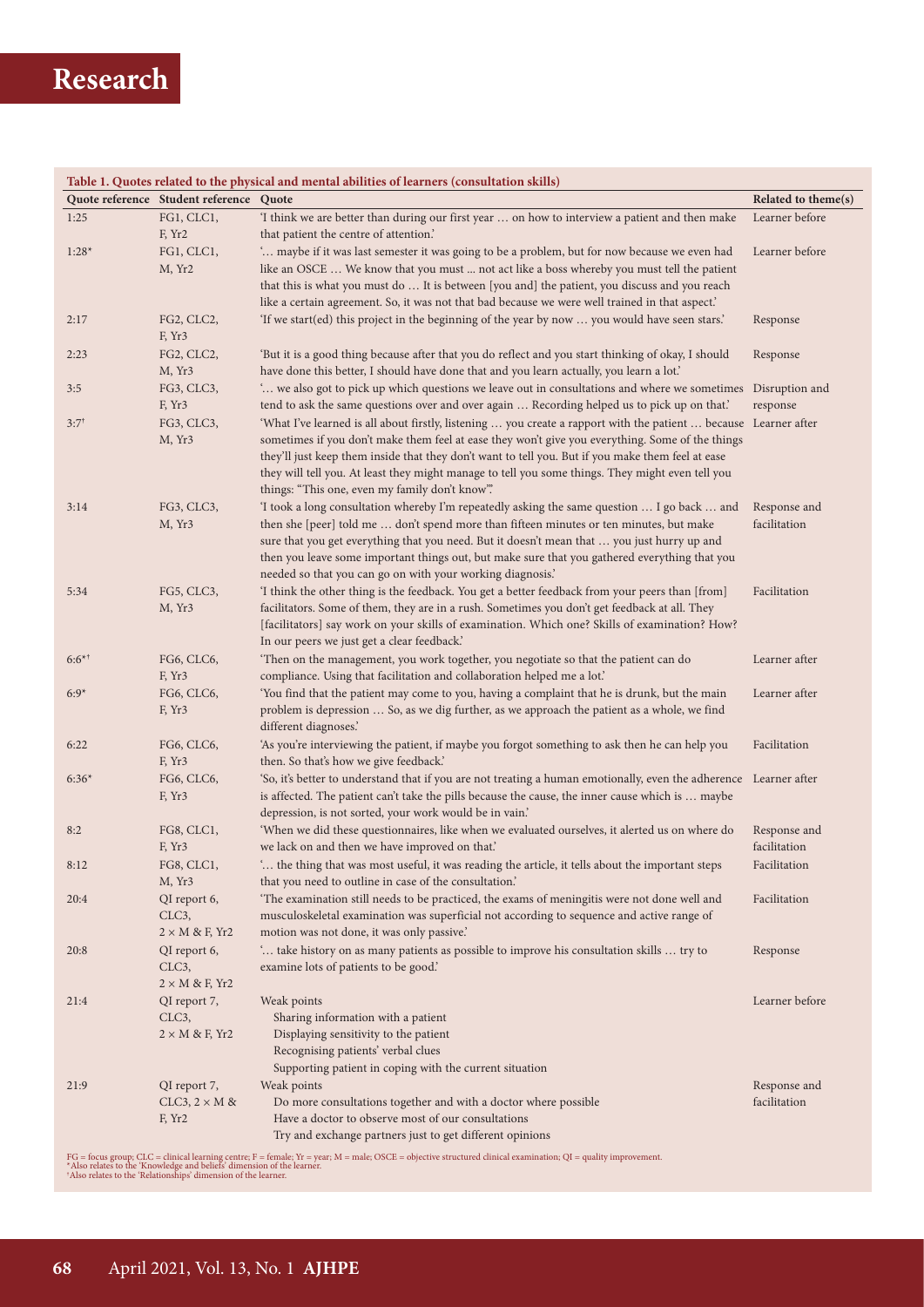|       | Quote reference Student reference                        | Quote                                                                                                                                                                                                                                  | Related to theme(s)        |
|-------|----------------------------------------------------------|----------------------------------------------------------------------------------------------------------------------------------------------------------------------------------------------------------------------------------------|----------------------------|
| 2:49  | FG2, CLC2,<br>M, Yr <sub>3</sub>                         | 'Most time when you see a patient you just want to go straight to diagnosing what's wrong.<br>You don't hear what he feels, what he thinks, his ideas. You just wanna [go]: "Oh, he is                                                 | Disruption and<br>response |
|       |                                                          | coughing: TB, pneumonia." You know, and go straight to treatment without focusing on the<br>patient's ideas: what he thinks, what he feels. Which is also just as important as the clinical<br>part.                                   |                            |
| 2:54  | FG2, CLC2,<br>M, Yr <sub>3</sub>                         | 'I was asking focused questions. If you have a headache, I'd be saying like: "Where is it?<br>Can you please point? Okay. No, I think it's this and this." Without allowing the patient to<br>say to tell me more about the headache.' | Disruption                 |
| 18:8  | QI report 4,<br>CLC <sub>1</sub> ,<br>$2 \times M$ , Yr2 | It also helped us because we got to know more of pharmacology as we were explaining to<br>$patient(s)$ .                                                                                                                               | Response                   |
| 18:16 | QI report 4,                                             | Weak points                                                                                                                                                                                                                            | Learner before and         |
|       | CLC <sub>1</sub><br>$2 \times M$ , Yr2                   | 'Knowing the alternatives of medication, in case other medications are out of stock and<br>the correct doses as well.                                                                                                                  | disruption                 |
|       |                                                          | Educating the patient on how to take medication and also the common adverse effects<br>associated with the medication prescribed.                                                                                                      |                            |
|       |                                                          | Explaining to the patient why the medication is given and how it works.<br>Emphasising on patient adherence and compliance.                                                                                                            |                            |
| 19:7  | QI report 5,                                             | planned meeting up every Friday as a group and come up with common conditions that                                                                                                                                                     | Response                   |
|       | CLC <sub>3</sub> ,                                       | most patients present with to the hospital and discuss the right procedures, examinations                                                                                                                                              |                            |
|       | $2 \times M$ & F, Yr2                                    | and tests to do in each and every condition.                                                                                                                                                                                           |                            |

 $FG = focus group; CLC = clinical learning centre; M = male; Yr = year; QI = quality improvement; F = female.$ 

video recording or by overcoming technical and logistical obstacles, were able to develop their critical thinking skills and gain valuable personcentred competencies.

As reported by Aper et al.,<sup>[20]</sup> conducting consultations with real patients both inspired and challenged students. Being regarded by them as incompetent, not only disrupted students' relationships with patients but also their sense of self. This has been described elsewhere as part of the process of identity formation, where individuals form their identity by imagining how they appear to and are judged by others.[21] The QI process made students aware of how their own and patients' lack of confidence in their knowledge and abilities prevented them from inspiring trust in patients. For some, the awareness triggered by this disruption motivated self-development, driving them to re-establish and build themselves as competent healthcare student apprentices. For others, it triggered a defensive reaction that obstructed learning, as it cut to the core of their sense of self, leading them to express reluctance to share decision-making power with patients. This response points to the critical need for facilitation of learning to be an on-going process so that students develop the necessary competencies and skills to help them to retain their sense of self-worth and give them the confidence to collaborate with patients without appearing incompetent.

Through the QI process, students built and developed relationships with one another as peers. In this study, the principles of good feedback to promote changed practice were followed, i.e. that it be given face to face, be part of a coaching process (QI), contain specifics with examples, be based on observation, comparison (between peers) and a clear standard, as well as supporting positive change.<sup>[22]</sup> The use of evaluation tools with clearly explained criteria to guide peer feedback ensured that what was said guided practice, even though it came from peers on the same level. Students demonstrated the ability to discern useful and unhelpful feedback. As with medical students,<sup>[17,23]</sup> this study found that clinical associate students preferred peer feedback for its clarity and details and did not report any drawbacks.[24] As in other research, the cognitive and social congruence between peers put students at ease being observed while conducting medical consultations.[25] They felt that peers helped them focus, perform better and learn more than when they did consultations in the presence of a lecturer or examiner.

Although trained how to give feedback, the study found that student feedback was constrained by limitations in their knowledge of content and their relationships with one another. Generally, they gave feedback that related to their understanding of the knowledge and abilities required for the tasks and processes of the consultation, but did not address the issues of identity and relationships that these brought to light. This points to the important role of mentor and lecturer facilitation of learning to ensure that students are guided towards the best available knowledge and provided with deeper levels of feedback.

#### **Study limitations**

This study was conducted in a decentralised workplace-based training platform for clinical associate students and the findings may therefore not be generalisable to other teaching models.

Not all students submitted QI reports. Students from one of the intervention CLCs did not participate in the FGDs. They, however, submitted a joint report congruent with the rest of the data, suggesting that the results are an accurate reflection of their experiences with the QI process.

Despite repeated engagement with local supervisory structures, their support for the study was insufficient and contributed to variable implementation across CLCs.

FGDs 9 and 10 were of very short duration, largely because these involved only 2 or 3 students who did not implement the intervention. Even though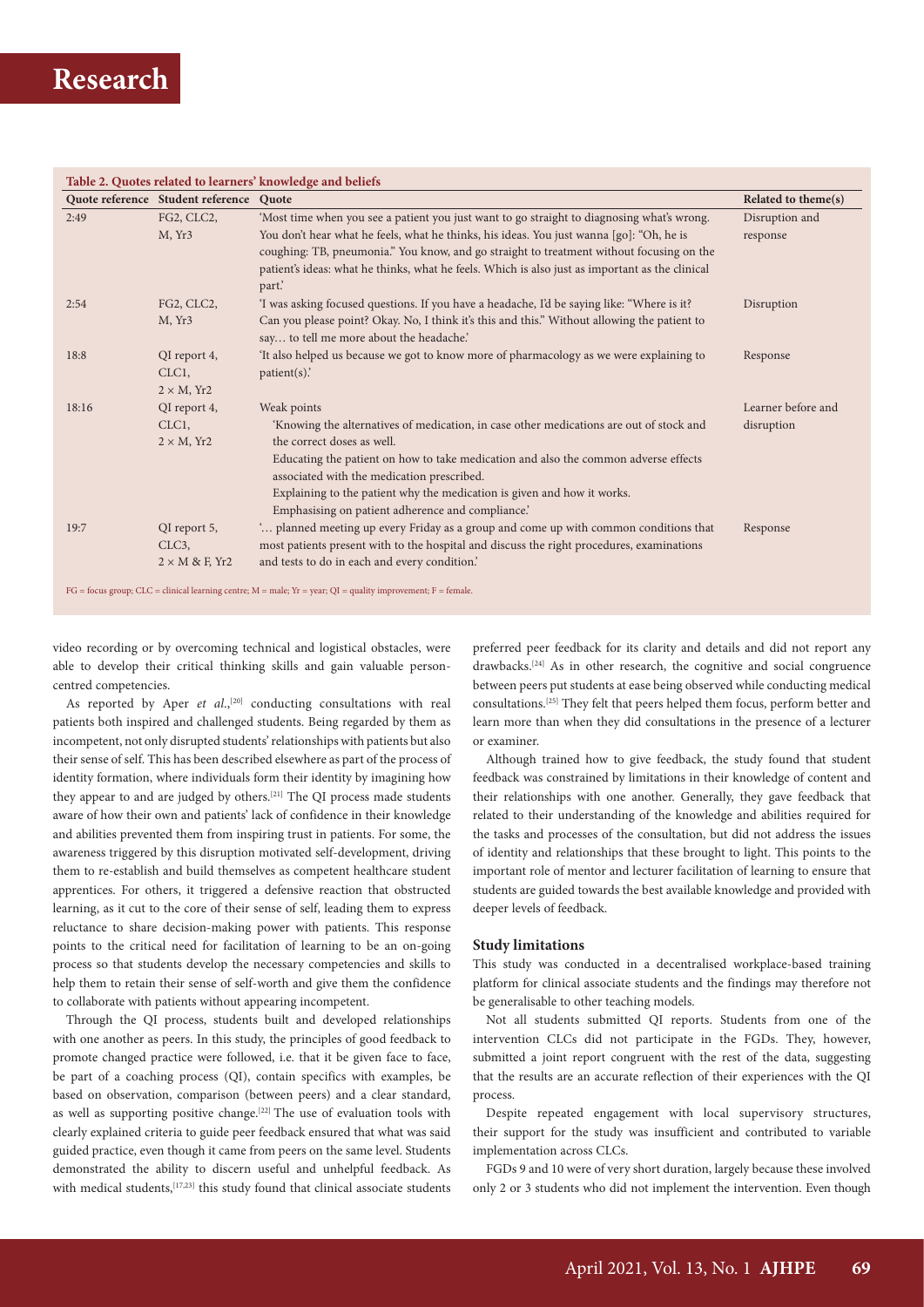| Table 3. Quotes related to the sense of self and identity of the learner |                                         |                                                                                                           |                     |  |  |  |
|--------------------------------------------------------------------------|-----------------------------------------|-----------------------------------------------------------------------------------------------------------|---------------------|--|--|--|
|                                                                          | Quote reference Student reference Quote |                                                                                                           | Related to theme(s) |  |  |  |
| 1:33                                                                     | FG1, CLC1,                              | 'Usually you are biased to yourself so you can't say this was bad.'                                       | Response            |  |  |  |
|                                                                          | F, Yr2                                  |                                                                                                           |                     |  |  |  |
| 2:16                                                                     | FG2, CLC2,                              | 'But as soon as I, like, put the recorder there. I'm like, oh my gosh, I don't know                       | Disruption          |  |  |  |
|                                                                          | F, Yr <sub>3</sub>                      | anything. So that was my problem.'                                                                        |                     |  |  |  |
| 2:25                                                                     | FG2, CLC2,                              | 'When you see yourself on a video, then you actually get a real idea of how you                           | Disruption          |  |  |  |
|                                                                          | M, Yr3                                  | present yourself to the patient  If you have any funny mannerisms like "uh-huh<br>uh-huh".                |                     |  |  |  |
| 2:26                                                                     | FG2, CLC2,                              | ' and that's when we all understood the part of reflection, and I must say I never                        | Disruption          |  |  |  |
|                                                                          | F, Yr3                                  | understood what reflection was until  I watched myself and then I'm like, okay, now I<br>need to reflect. | and response        |  |  |  |
| $2:27*$                                                                  | FG2, CLC2,                              | " if you're watching the video you can see how you behave when talking to the patient                     | Response            |  |  |  |
|                                                                          | F, Yr <sub>3</sub>                      | and the kind of questions that you are supposed to ask  so it's a good reflection.'                       |                     |  |  |  |
| 2:56                                                                     | FG2, CLC2,                              | Interviewer: 'What makes you learn the things you are now saying you are going to do                      | Disruption          |  |  |  |
|                                                                          | F, Yr <sub>3</sub>                      | different?' Student: 'Watching ourselves '                                                                |                     |  |  |  |
| $2:57^{\dagger}$                                                         | FG2, CLC2,                              | ' and plus our colleague is in the room. Besides us watching ourselves  someone else                      | Disruption          |  |  |  |
|                                                                          | F, Yr <sub>3</sub>                      | is watching,                                                                                              |                     |  |  |  |
| $2:62*$                                                                  | FG2, CLC2,                              | 'One thing I learned about myself as an individual was that I tend to ask a lot of closed                 | Learner before,     |  |  |  |
|                                                                          | F, Yr <sub>3</sub>                      | questions. I don't give the patient an opportunity to elaborate on their presenting                       | disruption and      |  |  |  |
|                                                                          |                                         | complaint  it's kind of hard for me to find open ended questions.'                                        | response            |  |  |  |
| 5:15                                                                     | FG5, CLC3,                              | 'I was generally taught to go through full history  So focused history, I don't know                      | Learner before      |  |  |  |
|                                                                          | F, Yr2                                  | what you are referring to  How am I supposed to know that?'                                               |                     |  |  |  |
| $6:11^{+}$                                                               | FG6, CLC6,                              | 'When you ask the patient to involve himself or herself, he feels like you don't know                     | Disruption          |  |  |  |
|                                                                          | F, Yr <sub>3</sub>                      | what you are doing. "Why are you asking me this? You don't know what you are<br>supposed to do".          |                     |  |  |  |
| $6:8^{+*}$                                                               | FG6, CLC6,                              | 'In this thing, I've learnt that you should ask about the patient expectations. If you don't              | Learner after       |  |  |  |
|                                                                          | F, Yr3                                  | meet the patient's expectations, then you become a bad clinician.'                                        |                     |  |  |  |
| 7:6                                                                      | FG7, CLC7,                              | 'Someone suggested that I speak to him but I didn't.'                                                     | Response            |  |  |  |
|                                                                          | F, Yr <sub>3</sub>                      |                                                                                                           |                     |  |  |  |
| $15:2*$                                                                  | QI report 1,                            | 'This study research was very helpful.  It gave us the opportunity to prove or rate                       | Disruption,         |  |  |  |
|                                                                          | CLC8,                                   | ourselves on how far we have developed when it comes to clinical practice, and where                      | response and        |  |  |  |
|                                                                          | $4 \times M$ , Yr2                      | we need to put more effort and practice more correctly in order to improve, so that we                    | learner after       |  |  |  |
|                                                                          |                                         | can become quality and professional clinical associates.'                                                 |                     |  |  |  |

FG = focus group; CLC = clinical learning centre; F = female; Yr = year; M = male; QI = quality improvement.<br>\*Also relates to 'Physical and mental abilities' dimension of the learner.<br>\*Also relates to the 'Relationships' d

### **Table 4. Quotes related to learners' sense of relationships**

|            | Quote reference Student reference | Ouote                                                                                               | Related to theme (s) |
|------------|-----------------------------------|-----------------------------------------------------------------------------------------------------|----------------------|
| 2:59       | FG2, CLC2,                        | 'It's like even though we were comfortable with each other as soon as they are in a formal          | Disruption           |
|            | F, Yr3                            | setting, friendship goes away and it's like teacher-student relationship all of the sudden.'        |                      |
| 5:4        | FG5, CLC3,                        | 'And you become nervous when you are doing it with your facilitator "cause you're scared:           | Disruption           |
|            | F, Yr2                            | what if I do something wrong? But if it's your peer you are chilled, you just do everything         |                      |
|            |                                   | the way you learned "                                                                               |                      |
| $6:5^{*+}$ | FG6, CLC6,                        | 'Ok, on my side, I learnt a lot. On the consultation: it's not about you as a clinician. It's about | Learner after        |
|            | F, Yr3                            | the patient. Facilitating the patient, so that the patient can explore all the symptoms.'           |                      |
| $6:7^{+}$  | FG6, CLC6,                        | Then for a patient, it is easy to comply, as the patient sees that you are interested in him or     | Learner after        |
|            | F, Yr3                            | her and you understand better.                                                                      |                      |
| 6:26       | FG6, CLC6,                        | 'And what we've learnt from this thing is that some of the patients they don't need medicine,       | Learner after        |
|            | F, Yr3                            | they need your touch, your smile, your time.                                                        |                      |
| 19:5       | QI report 5,                      | 'When it comes to selecting the right tests to perform  and start going back to our books           | Disruption           |
|            | CLC <sub>3</sub>                  | to check what must we do next and we feel like that makes the patient to start doubting us.         |                      |
|            | $2 \times M$ & F, Yr2             |                                                                                                     |                      |

FG = focus group; CLC = clinical learning centre; F = female; Yr = year; QI = quality improvement; M = male.<br>\*Also relates to 'Physical and mental abilities' dimension of the learner.<br>\*Also relates to 'Knowledge and belief